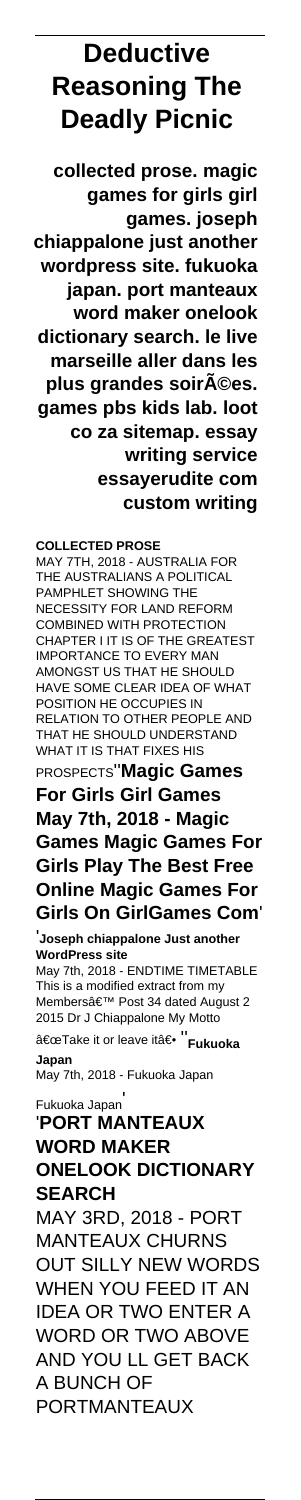CREATED BY JAMMING TOGETHER WORDS THAT ARE **CONCEPTUALLY** RELATED TO YOUR INPUTS' '**Le Live Marseille aller dans les plus** grandes soirA©es

May 11th, 2018 - Retrouvez toutes les

discothà que Marseille et se retrouver

dans les plus grandes soirées en

discoth que Marseille

## '**Games PBS KIDS Lab**

May 11th, 2018 - PBS KIDS Lab A

Mobile Guide To The Best In Math And

Literacy Games From Ready To Learn

Available In English And